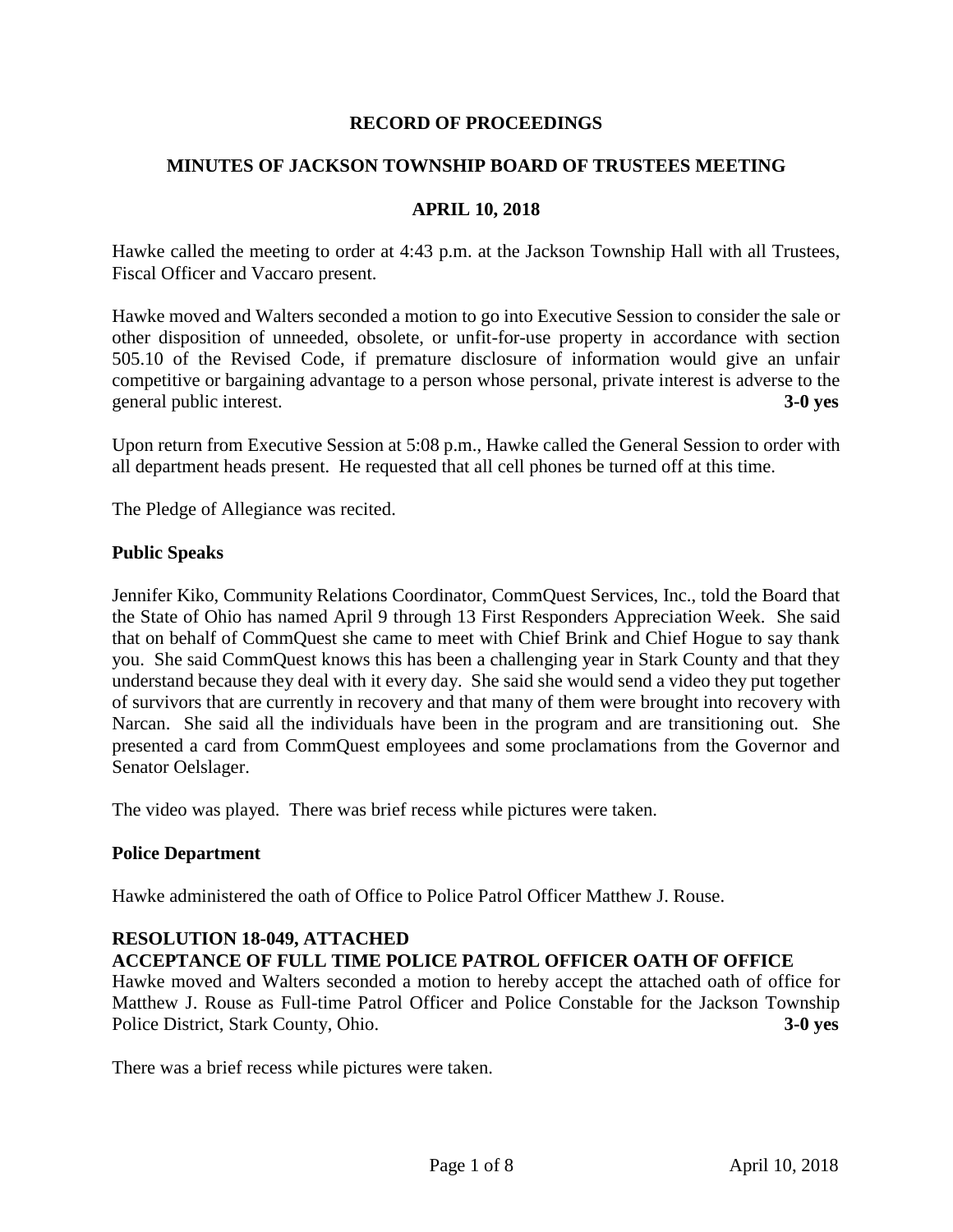## **ATTACHMENT 04/10/18 A**

Hawke moved and Walters seconded a motion to authorize the attached compensation increase for leased Police Department worker effective April 14, 2018, in accordance with the attached memorandum from Chief Mark Brink. **3-0 yes**

#### **Administration Department**

#### **ATTACHMENT 04/10/18 B**

Hawke moved and Walters seconded a motion not to request a hearing on the liquor permit for Lareina Corporation dba Mulligans Restaurant & Pub & Patio, 4118 Belden Village Ave., N.W., Canton, Ohio 44718. **3-0 yes**

## **ATTACHMENT 04/10/18 C**

Hawke moved and Pizzino seconded a motion to appoint Michael Vaccaro as the appropriate designee for Trustee Todd J. Hawke to attend public records training required by O.R.C. Sections 149.43(E)(1) and 109.43. **3-0 yes**

Hawke moved and Pizzino seconded a motion to appoint Mary Smith as the appropriate designee for Trustee John E. Pizzino to attend public records training required by O.R.C. Sections 149.43(E)(1) and 109.43. **3-0 yes**

Hawke moved and Pizzino seconded a motion to appoint Lt. James Monigold as the appropriate designee for Trustee Jamie Walters to attend public records training required by O.R.C. Sections 149.43(E)(1) and 109.43. **3-0 yes**

#### **Fire Department**

## **RESOLUTION 18-050, ATTACHED FIRE DEPARTMENT EXTRICATION TOOLS**

Hawke moved and Walters seconded a motion that we hereby adopt and authorize the placement of the Board President's signature upon the attached Contract with Howell Rescue Systems for the purchase of the attached described extrication tools in the amount of \$39,078.00. **3-0 yes**

#### **Public Works Department**

## **Highway Division**

At 5:30 p.m., Boger opened the bids for the 2018 Striping Project.

| J D Striping                | \$47,953.29 |
|-----------------------------|-------------|
| <b>Oglebay Construction</b> | \$47,140.61 |
| $A \& A$ Safety Inc.        | \$45,973.45 |

#### **ATTACHMENT 04/10/18 D**

Hawke moved and Pizzino seconded a motion to approve Budget Module 2018-31 for Resurfacing in the amount of \$39,967.00. **3-0 yes**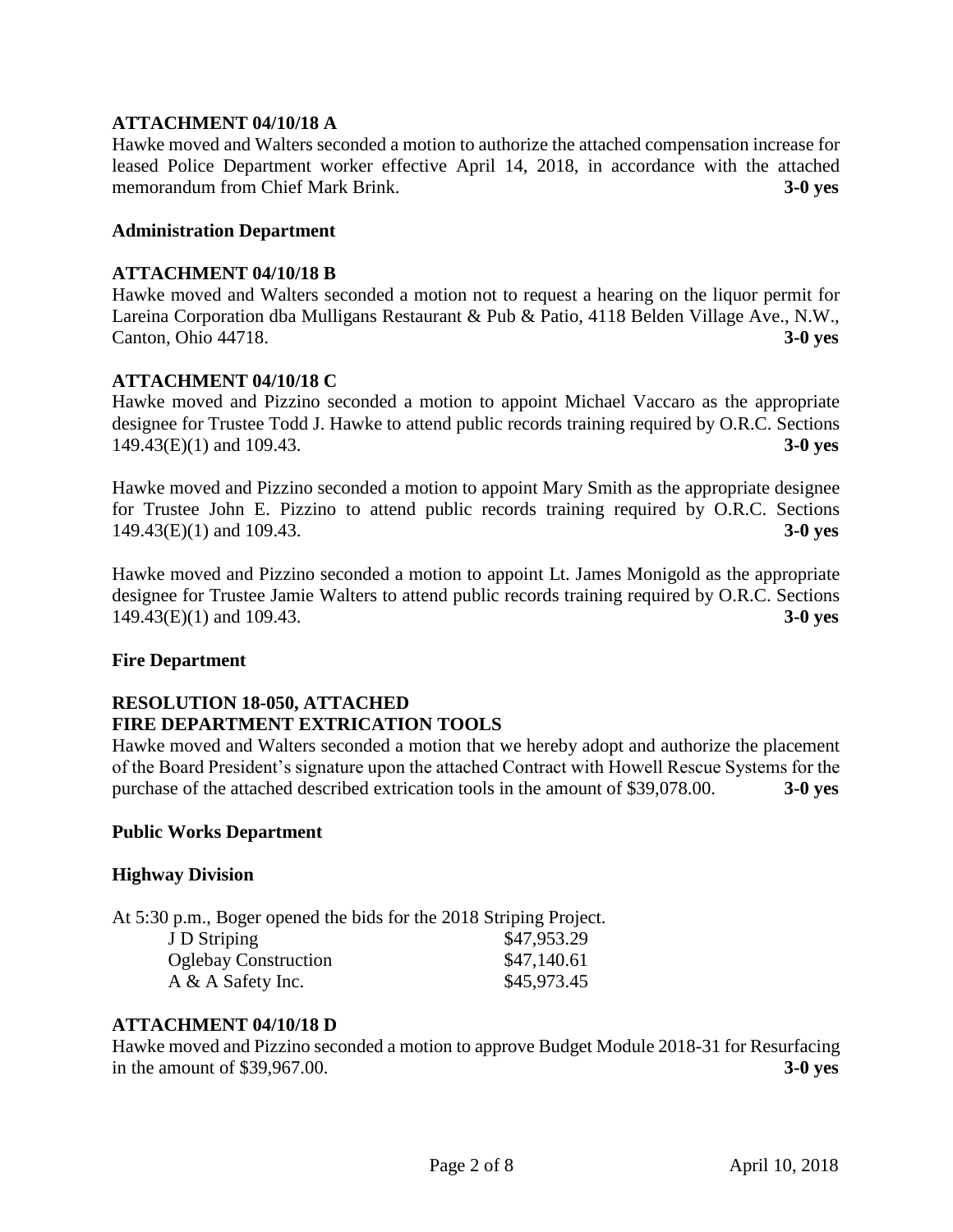## **ATTACHMENT 04/10/18 E**

Hawke moved and Pizzino seconded a motion to approve the appropriation transfer request from account code 211.310.5387, Discretionary, to account code 211.310.5606, Resurfacing, in the amount of \$39,867.00. **3-0 yes**

## **ATTACHMENT 04/10/18 F**

Hawke moved and Pizzino seconded a motion to approve Budget Module 2018-32 for Curbing Replacement in the amount of \$18,096.00. **3-0 yes**

## **ATTACHMENT 04/10/18 G**

Hawke moved and Pizzino seconded a motion to approve the appropriation transfer request form account code 203.310.5387, Discretionary, to account code 203.310.5607, Curbing, in the amount of \$18,096.00. **3-0 yes**

## **RESOLUTION 18-051, ATTACHED**

## **2018 CURBING REPLACEMENT PROJECT AWARD**

Hawke moved and Walters seconded a motion that we hereby determine that T. R. Snyder Construction, Inc. is the lowest and best bidder for the 2018 Curbing Replacement Project and hereby award a Contract to them in the base bid amount of \$164,725.60 with Alternate A in the amount of \$3,370.00 for a total Contract amount of \$168,095.60 in accordance with the Company's proposal and the Specifications and authorize the placement of the Board's signatures on the Contract. **3-0 yes**

#### **RESOLUTION 18-052, ATTACHED 2018 RESURFACING PROJECT AWARD**

Hawke moved and Walters seconded a motion that we hereby determine that Northstar Asphalt, Inc. is the lowest and best bidder for the 2018 Resurfacing Project and hereby award a Contract to them in the base bid amount of \$1,127,554.97, with Alternates A, C, D, E. F, G, H, I, J, K and L in the amount of \$212,311.52, for a total Contract amount of \$1,339,866.49 in accordance with the Company's proposal and the Specifications and authorize the placement of the Board's signatures on the Contract. **3-0 yes**

At 5:35 p.m., Boger opened the bids received for the 2018 Safety Center Resurfacing Project.

| Vasco Asphalt                | \$71,683.42 |
|------------------------------|-------------|
| Superior Paving & Materials  | \$70,535.60 |
| Northstar Asphalt            | \$71,367.20 |
| <b>Barbacus Construction</b> | \$85,707.50 |
| Chagrin Valley               | \$84,932.50 |

Boger will return to the Board next week with the lowest and best bids for the two projects.

## **Park Division**

Hawke moved and Walters seconded a motion to accept a sponsorship donation to the 2018 Community Celebration of \$250.00 from Cain Toyota-BMW. **3-0 yes**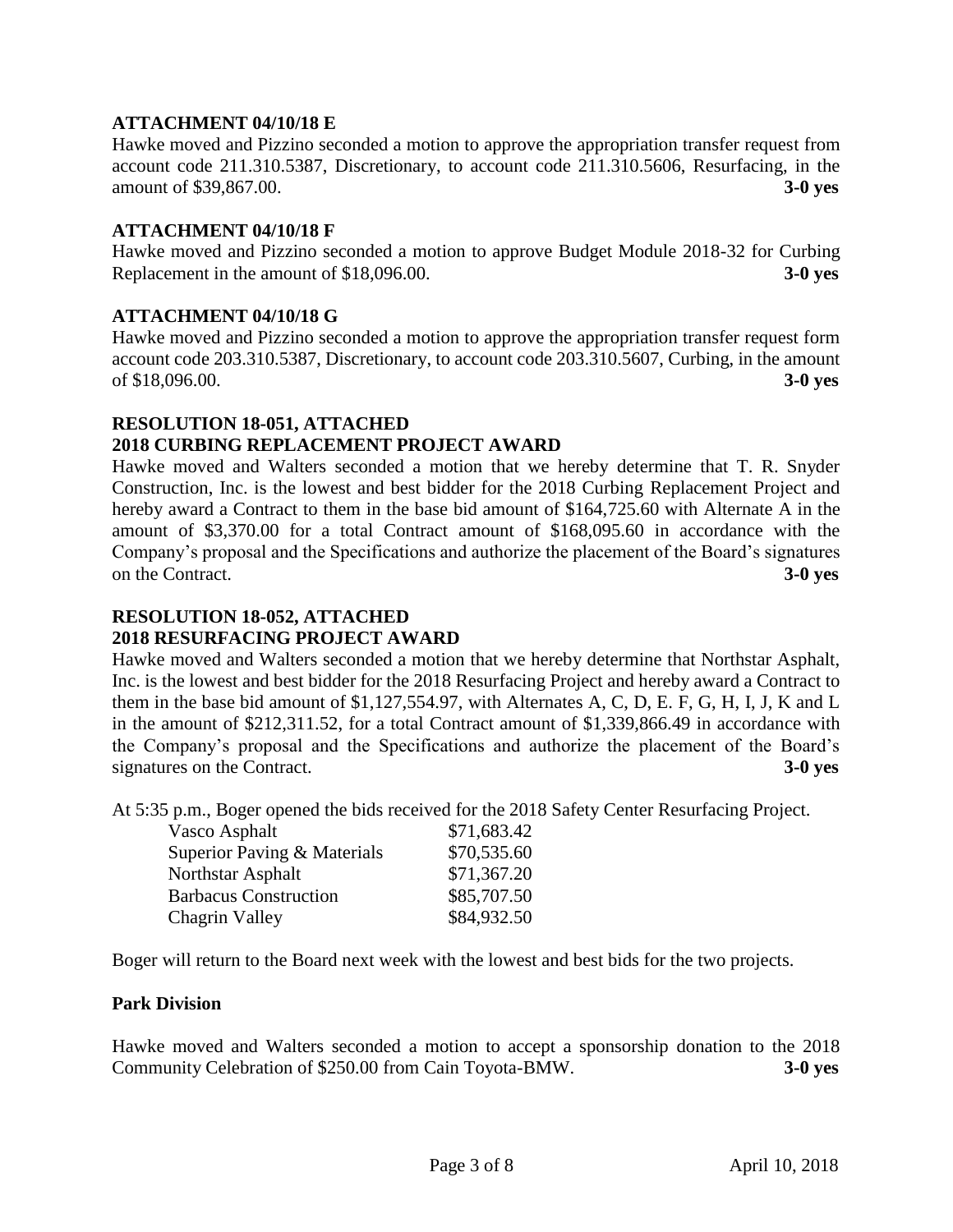## **RESOLUTION 18-053, ATTACHED PARKS AND RECREATION DIVISION MOWER PURCHASE**

Hawke moved and Pizzino seconded a motion that we hereby adopt and authorize the placement of the Board President's signature upon the attached Contract with Bair's, Inc. for the purchase of one (1) Walker GHS 48" 25 HP Kohler EFI Air Cooled Mower as described in the Contract in the amount of \$16,539.30. **3-0 yes**

# **RESOLUTION 18-054, ATTACHED SOUTH PARK ELECTRIC INSTALLATION**

Hawke moved and Walters seconded a motion that we hereby rescind Resolution 18-044 adopted on April 3, 2018, effective immediately.

Be it resolved that we hereby adopt and authorize the attached Agreement with Excalibur Fence Company for the installation of electric at South Park in the amount of \$10,400.00. **3-0 yes**

# **Fiscal Office**

## **ATTACHMENT 04/10/18 H**

Hawke moved and Walters seconded a motion to pay the bills in the amount of \$1,538,207.62.

**3-0 yes**

## **ATTACHMENT 04/10/18 I**

Hawke moved and Walters seconded a motion to approve the minutes of the April 3, 2018 Board of Trustees' meeting. **3-0 yes**

## **ATTACHMENT 04/10/18 J**

Hawke moved and Walters seconded a motion to approve the monthly reports for March 2018.

**3-0 yes**

## **Routine Business**

## **Announcements**

- Next regular Board of Trustees' meeting, April 24, 2018, 4:00 p.m., Executive Session and/or Work Session; 5:00 p.m., General Session, Township Hall.
- CIC, April 19, 2018, 8:00 a.m., Township Hall.
- LOGIC, April 12, 2018, 9:00 a.m., Safety Center Chiefs' Conference Room.
- Citizens Advisory Committees:
	- Highway/Traffic, May 16, 2018, 6:00 p.m., Township Hall.
	- Park, July 11, 2018, 5:30 p.m., Township Hall.
- Friends of the Jackson Parks, July 11, 2018, 6:00 p.m., Township Hall.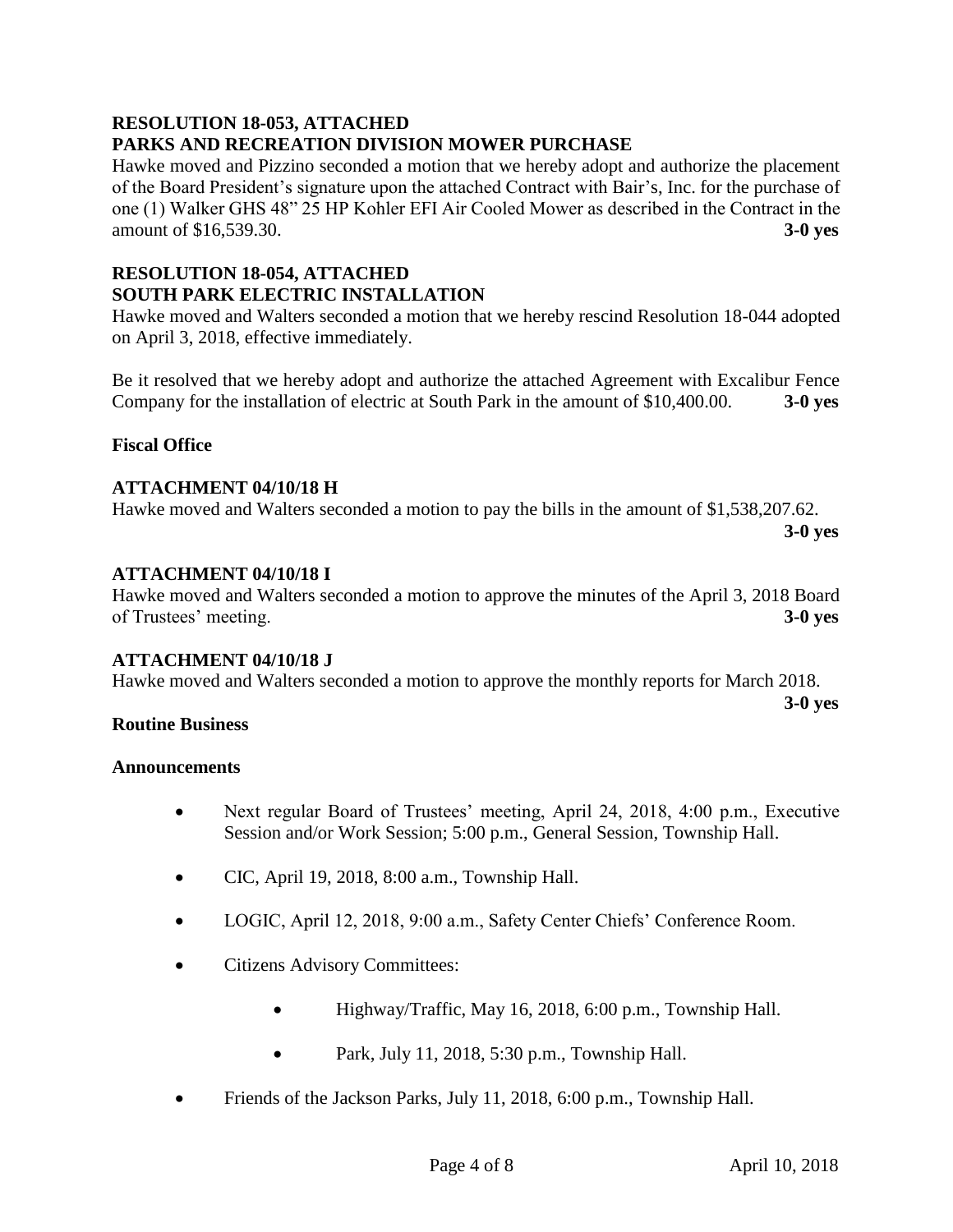- Jackson Recycling Board, April 25, 2018, 11:00 a.m., Buehler's Community Room.
- Zoning Meetings:
	- Board of Zoning Appeals, April 12, 2018, 5:30 p.m., Township Hall.
	- Zoning Commission None scheduled.
- Annual Fishing Derby, Saturday, May 5, 2018, 8:00 a.m., to 11:00 a.m., Jackson North Park Pond, Free event – register by Friday, May 4, 2018.

A brief recess was called.

Upon return at 5:47 p.m., Hawke opened the Public Hearing for the street lighting district for Rolling Green West 1 and 2.

Gonzalez asked if anyone would like to speak in favor of the lighting district. No one came forward.

Gonzalez asked if anyone would like to speak against the lighting district. No one came forward. He then closed the hearing. He explained that this is a new allotment with only two people still owning all the lots.

# **RESOLUTION 18-055, ATTACHED**

# **ROLLING GREEN WEST NOS. 1 & 2 STREET LIGHTING DISTRICT**

Hawke moved and Walters seconded a motion that a hearing having been had upon the attached petition requesting that the Board of Jackson Township Trustees take all lawful and proper proceedings to light artificially the streets and public ways in an unincorporated district in this Township, following notice and actual view taken, and the Board of Township Trustees finding:

- (1) That the petition was filed with the Township Fiscal Officer on March 13, 2018 and that the Board of Township Trustees was duly notified by him of such filing and a copy of the petition was delivered to it on March 20, 2018.
- (2) That the petition was signed by owners of more than one-half of the front feet of the lots and lands abutting on the streets and public ways of the aforesaid district, and that the petition complied with the law in specifying the metes and bounds of the district but included no lands more than 660 feet from, nor any lands not abutting on, the streets and public ways in such districts; and
- (3) That due notice of a hearing before the Board of Township Trustees on the petition for Rolling Green West Nos. 1 & 2 was duly and timely served on all lot owners and corporation affected by the proposed improvement, and was duly and timely published as against nonresidents pursuant to ORC 515.04, and return of due service and publication was made according to law.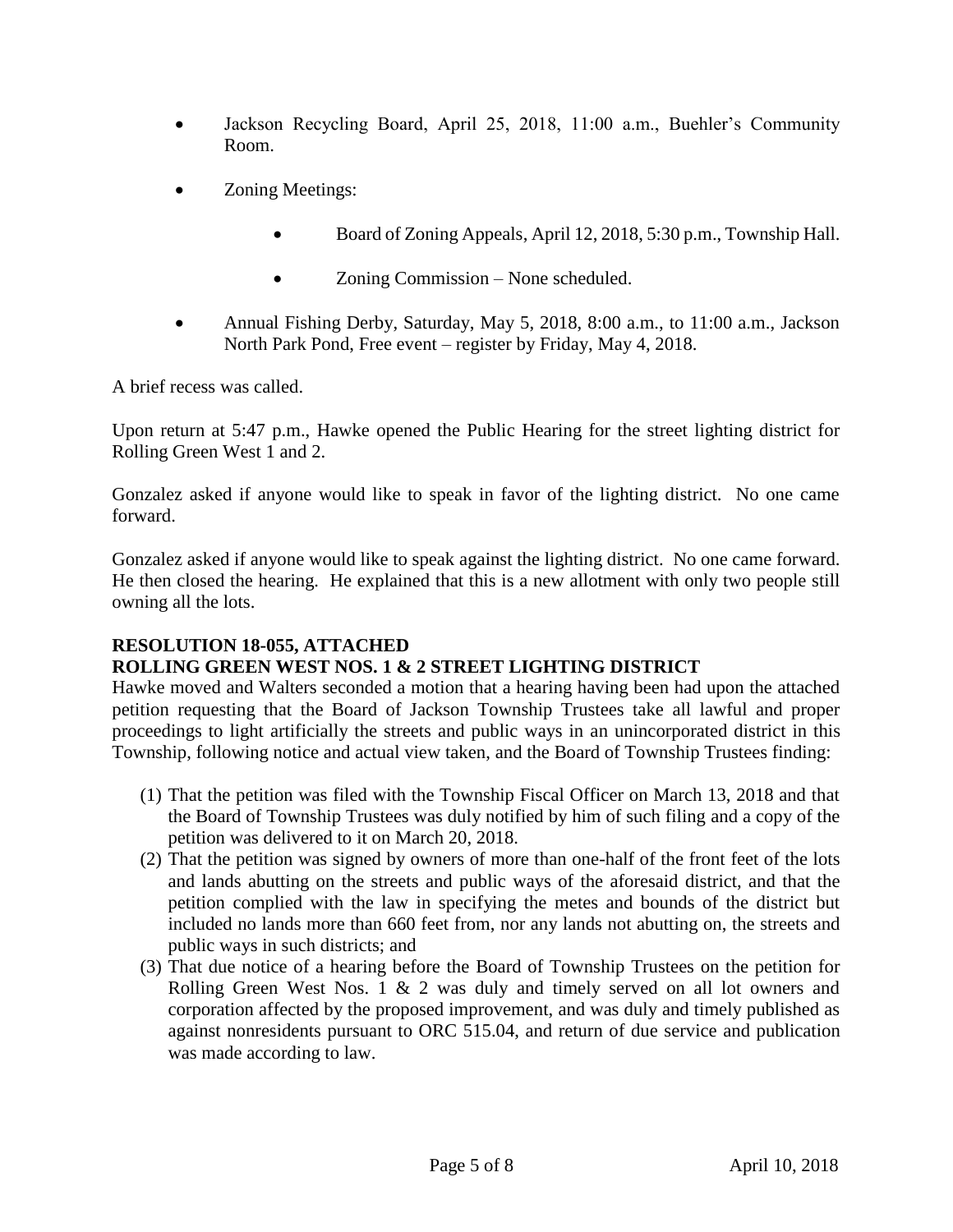Be it further resolved by the Board of Trustees of Jackson Township, Stark County, Ohio, that the proposed improvement to light artificially the streets and public ways in the district is necessary, and the petition is granted accordingly; that the number of lights necessary to light properly the streets and public ways is 7, that the lights shall be standard street light lumens; that they shall be located at the places described in the attached print; and that the kind of supports therefore shall be as described on the attached Information Agreement Form.

Be it further resolved that, pursuant to ORC Section 9.30 and 515.08 and in accordance with the Tariff for Ohio Edison, we hereby contract with Ohio Edson for not less than one (1) year and shall continue thereafter until terminated sixty (60) days after either party has given written notice to the other of the intention to terminate, for the operating costs of the lights described in the attached plan in the amount of approximately \$5.04 per light per month for a total of \$423.36 per year. The Developer is responsible for payment of the installation cost and/or connection fee for this street lighting.

Be it further resolved that the costs and expenses of furnishing and maintaining such lights shall be paid from a fund made by special assessment against the lots and lands in the district semiannually equally per lot and the Fiscal Officer shall certify the assessment to the Stark County Auditor's Office. **3-0 yes** 

# **Zoning Department**

# **ATTACHMENT 04/10/18 K**

Poindexter told the Board that BL Companies is the agent for Glenmoor Properties Ltd Partnership and have proposed modifications to amendment 596-12 regarding an R-6 PUD to change the layout and number of lots along Hollyhock from 10 to 5 lots with two tracts of open space. She said this property is located in the Estate of Glenmoor, phase 25. She told the Board that in 2004 there was a request to change Hollyhock into two cul-de-sacs with 13 lots from one street. She said in 2004 it was approved to split it into two streets with two cul-de-sacs with Hollyhock having six lots. She said then in 2009 there was a revision to change Lismore, which is next to Hollyhock, from nine lots to thirteen with no change to Hollyhock. She said in 2012 there was a revision to change the number of lots on Hollyhock from six to ten and now they are requesting this change from ten lots to five with two open spaces.

Hawke opened the hearing for Zoning Amendment 633-18 and asked if anyone would like to speak in favor of the amendment.

Hugh Thomas with BL Companies, 3755 Boettler Oaks Dr., Suite G, Green, Ohio 44685, told the Board if they had any questions he would answer them.

Walters asked why the change was requested.

Mr. Thomas said that after further investigation to the south there was a peat area and a wetland and stream. He said after additional soil borings in the area they weren't comfortable with extending the cul-de-sac that far or selling them as buildable lots. He said they have essentially just cut off the northern four lots, moved the cul-de-sac up and cut the lots to the original size.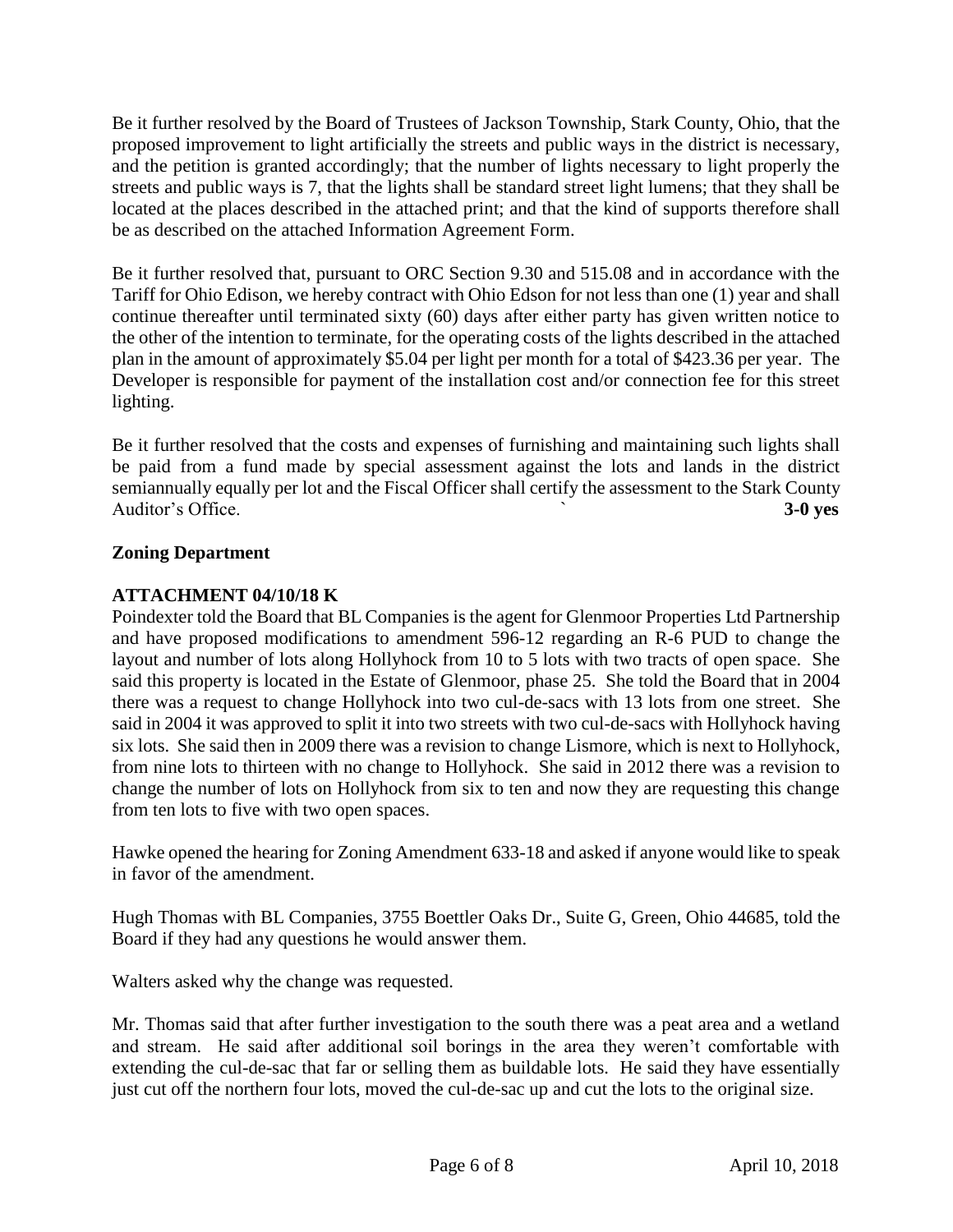Hawke asked if anyone else wanted to speak in favor of the amendment. No one came forward.

He then closed that portion of the hearing. He asked if anyone wanted to speak against the amendment.

Sue Flint, 4927 Fleetwood Ave. N.W., said their property abuts Glenmoor where the proposed lots are located. She said they are unsure of the easement between their boundary and the road going in. She said it looks like there is a larger easement where the cul-de-sac ends than where it backs onto their property.

Mr. Thomas said it was roughly ten feet.

Ms. Flint asked if that was standard. She was told that the new road would not be any closer than the original road.

Ms. Ortiz of 4826 Armandale Ave. N.W., asked if they were going to leave the forest area intact or will that be cleared.

Mr. Thomas said there is a wetland in there and that won't be touched and explained what area would be cleared.

Ms. Ortiz asked if as much of the natural vegetation as possible would be left. Mr. Thomas explained there isn't much in the way of mature trees there now and the lots would have to be cleared in order to grade it.

Mark Flint, 4927 Fleetwood Ave. N.W., asked how they intended to maintain the existing elevation. He said there is a concern that if it is raised, it creates a water concern. He said it doesn't drain very well.

Mr. Thomas said there are two catch basins there now that don't drain very well. He said they know there is a low spot and there are two catch basins there also. He said the proposed storm sewer drains to the ponds. He showed everyone on a map where the pipe would be. He provided some additional explanation regarding the grading.

Dan Kimar, 4965 Fleetwood Ave. N.W., said the letter that was received said there would be two green spaces in the plan. He asked if it was a permanent change or if was subject to future change.

Walters explained that with a PUD any change has to be brought before the Board of Trustees for approval.

Hawke asked if anyone else wanted to speak against the amendment. No one came forward. He then closed that portion of the hearing.

Pizzino said this plan seems to be the best for the area with larger lots and fewer homes. He said he was concerned before about the amount of green space.